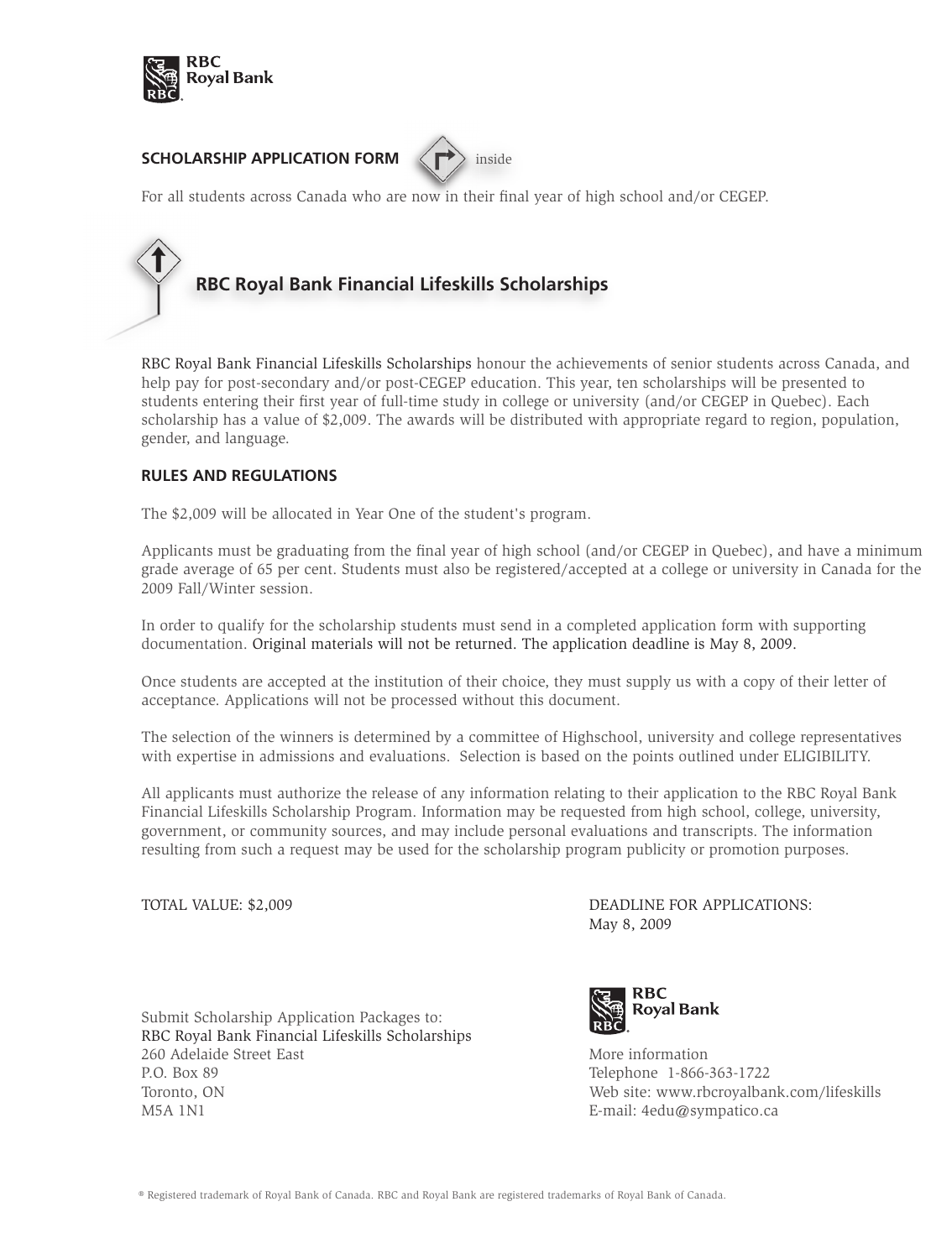

### **ELIGIBILITY**

To be eligible for RBC Royal Bank Financial Lifeskills Scholarships you must:

• be graduating from your last year of high school or CEGEP, with a minimum grade average of 65 per cent

- be accepted into a college, university, or CEGEP in Canada for the Fall/Winter session
- remain in a university or college program for a one-year period on a full-time basis
- illustrate some involvement in any or all of the following areas: community leadership; extra-curricular activities; special endeavours or circumstances; volunteer service; outside interests and/or hobbies; career and educational objectives.

*The award is open to all Canadian citizens and permanent residents as detailed above, except employees of Royal Bank of Canada or any of its affiliated companies, and members of their immediate families.* 

## **TO APPLY**

• Complete this application form, or a photocopy of it, with signatures;

- Provide an official transcript of your academic record, with the school seal, stamp, or signature. Facsimiles or photocopies will not be accepted as official documents;
- Enclose a sample of work that demonstrates your interests and abilities. This does not have to be a school project. What's a good sample of your work? Possibilities include anything you are proud of and that sets you apart from others. Please send copies since original materials will not be returned.
- Mail package to RBC Royal Bank® Financial Lifeskills Scholarships, 260 Adelaide Street East, P.O. Box 89, Toronto, ON, M5A 1N1.

**APPLICATION FORM**

**DEADLINE:** All applications must be postmarked no later than May 8, 2009. Please do not send applications by facsimile. Faxed applications will not be considered.

|                 |                                 |                            |        | <b>APPLICATION FORM</b> |                |             |  |
|-----------------|---------------------------------|----------------------------|--------|-------------------------|----------------|-------------|--|
| $\Diamond$ Miss | Ms.<br>$\langle \rangle$        | Mr.<br>$\langle \ \rangle$ |        |                         |                |             |  |
| Name in full    |                                 |                            |        |                         |                |             |  |
|                 | First                           |                            | Middle | Last                    |                |             |  |
| Home Address    |                                 |                            |        |                         |                |             |  |
|                 | Apt./Street                     |                            |        | City                    | Province       | Postal Code |  |
|                 | Area Code Home Telephone Number |                            |        |                         | E-mail Address |             |  |
| School          |                                 |                            |        |                         |                |             |  |
|                 | Name of School                  |                            |        | School Address - Street |                |             |  |
|                 |                                 |                            |        |                         |                |             |  |
|                 | Mailing Address                 |                            |        | City                    | Province       | Postal Code |  |
|                 |                                 |                            |        |                         |                |             |  |
|                 |                                 | Area Code School Telephone |        | Guidance Counsellor     | E-mail Address |             |  |
| Grade           |                                 |                            |        | Date of Graduation      |                |             |  |

Are you currently completing the final year of high school/CEGEP?  $\Diamond$  Yes  $\Diamond$  No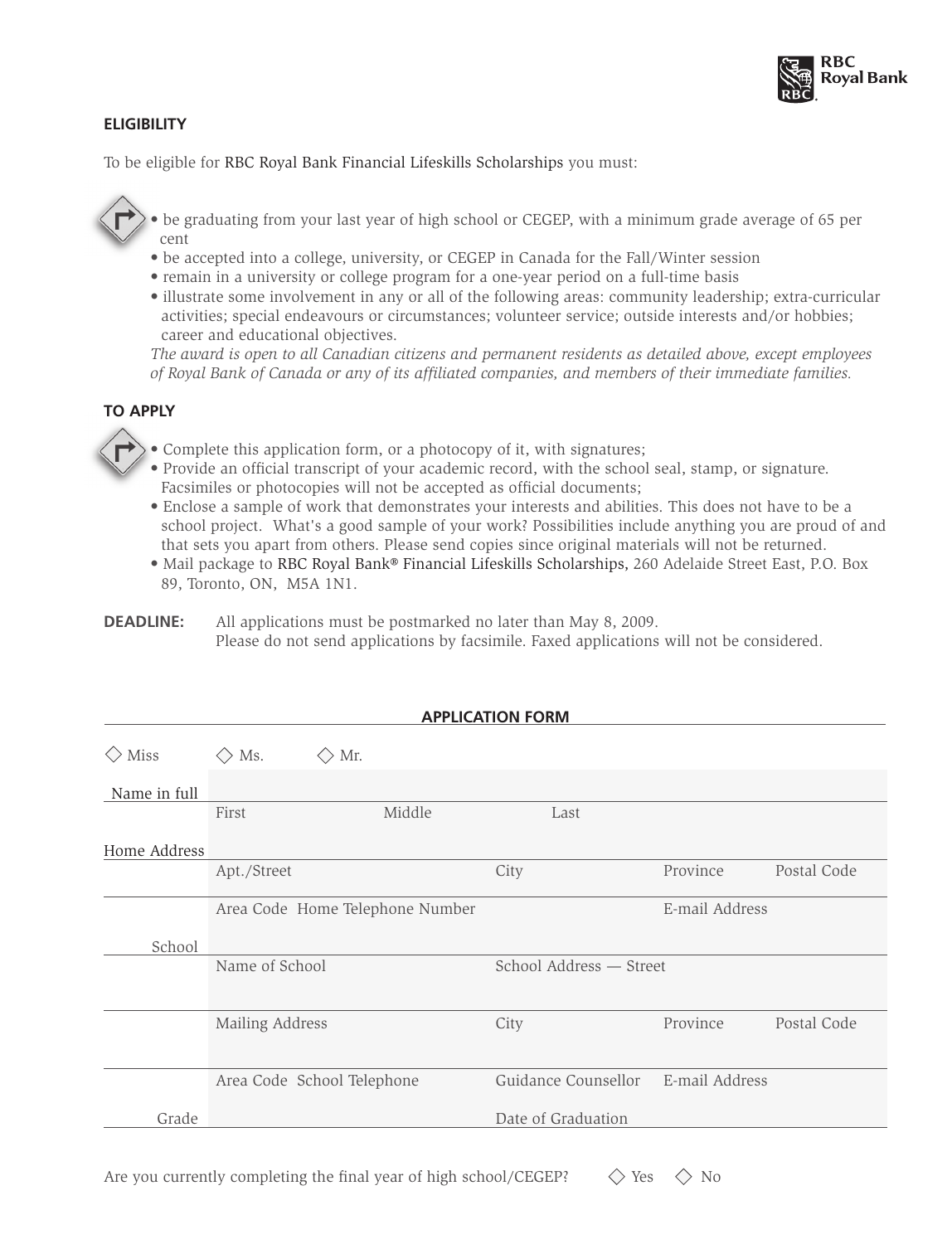

What post-secondary/CEGEP facility are you planning to attend?  $\diamondsuit$  University  $\diamondsuit$  College  $\diamondsuit$  CEGEP

### I am planning to attend

| First choice                                                                                                                                                        |                                               |             |           |          |
|---------------------------------------------------------------------------------------------------------------------------------------------------------------------|-----------------------------------------------|-------------|-----------|----------|
|                                                                                                                                                                     | Name                                          | Street      | City      |          |
|                                                                                                                                                                     | Province                                      | Postal Code | Telephone |          |
| Alternate choices                                                                                                                                                   |                                               |             |           |          |
|                                                                                                                                                                     | Name                                          | Street      | City      | Province |
|                                                                                                                                                                     | Name                                          | Street      | City      | Province |
| Has University/College/CEGEP application been made:<br>$>$ No<br>$\Diamond$ Yes<br>Has University/College/CEGEP application been accepted: $\Diamond$ Yes<br>$>$ No |                                               |             |           |          |
| Name of program being applied for:                                                                                                                                  |                                               |             |           |          |
|                                                                                                                                                                     | Number of years required to complete program: |             |           |          |

### **PERSONAL CIRCUMSTANCES**

Are there any personal circumstances you think might be relevant to this application? If yes, you may mention them here.

## **CAREER/OCCUPATIONAL GOALS**

List up to three careers or occupations you are considering in order of preference. Outline what steps you have taken, and intend to take, to meet these career goals. If you need more space, you may attach a separate typewritten sheet. I have submitted additional documentation:  $\Diamond$  Yes  $\Diamond$  No

### **WORK EXPERIENCE**

List summer or part-time jobs you have held, if any, specifying employer, type of work, and length of time in position:

| Employer | Type of work | Year(s) |
|----------|--------------|---------|
|          |              |         |
|          |              |         |